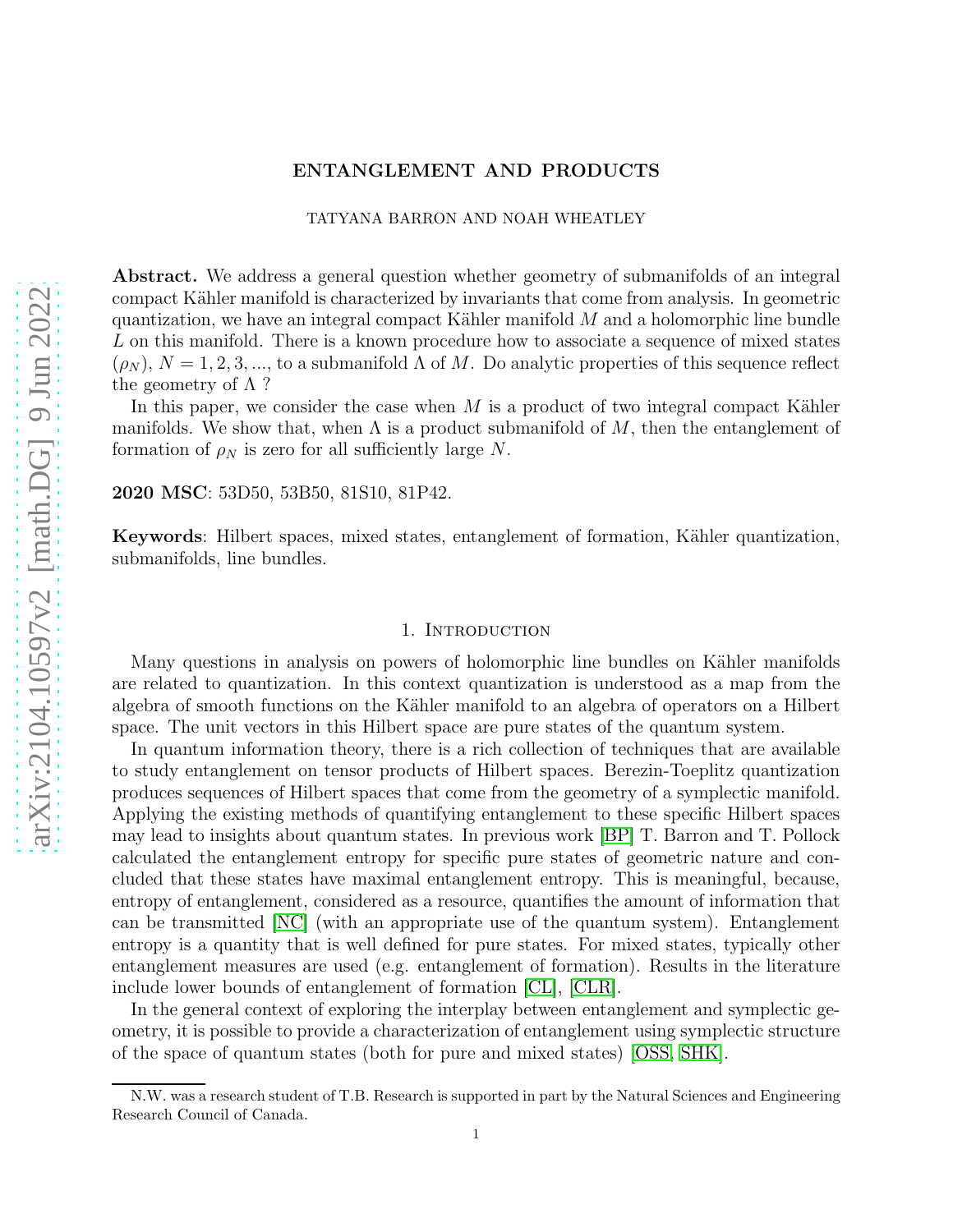In geometric quantization, there is a recurring general theme of exploring the correspondence between submanifolds (or, more generally, subsets) of the phase space, and the corresponding states. This procedure is especially illuminating for Lagrangian states. The paper [\[BP\]](#page-9-0) was an attempt to add an entanglement entropy calculation to that process. This aligns with the general effort to bring techniques of quantum information theory over to the setting of Kähler quantization. In particular, [\[L\]](#page-9-6) provides bounds for fidelity of Lagrangian states. Entropy, specifically with ties to Berezin-Toeplitz operators, was recently used in [\[CE\]](#page-9-7), [\[PU\]](#page-9-8).

In this paper, we investigate the correspondence between geometry of the classical phase space and entropy in the following aspect: we prove that if the classical phase space  $M$  is a product submanifold, i.e.  $M = M_1 \times M_2$ , then certain quantum states, attached to M, are not entangled. For the accurate statement see Theorem [3.2](#page-5-0) and see remarks after the Theorem for discussion. These mixed states are associated with a submanifold of a Kähler manifold and previously appeared in [\[PU\]](#page-9-8).

#### 2. Background

First, we collect some necessary definitions and facts. For quantum information theory, possible references are [\[BZ\]](#page-9-9), [\[NC\]](#page-9-1), [\[Wi\]](#page-9-10). Linear algebra material in this section is standard.

Let  $V_1$  be a  $d_1$ -dimensional complex vector space and  $V_2$  be a  $d_2$ -dimensional complex vector space. W.l.o.g.  $d_1 \leq d_2$ . A vector in  $V_1 \otimes V_2$  is called *decomposable* if it can be written as  $a \otimes b$ , with  $a \in V_1$ ,  $b \in V_2$ . The *partial traces* are the linear maps  $Tr_1$  and  $Tr_2$  defined by

$$
\text{Tr}_1: \text{End}(V_1 \otimes V_2) \to \text{End}(V_2)
$$
\n
$$
\text{Tr}_1(A \otimes B) = \text{Tr}(A)B
$$
\n
$$
\text{Tr}_1(\sum_j A_j \otimes B_j) = \sum_j \text{Tr}_1(A_j \otimes B_j)
$$
\n
$$
\text{Tr}_2: \text{End}(V_1 \otimes V_2) \to \text{End}(V_1)
$$
\n
$$
\text{Tr}_2(A \otimes B) = \text{Tr}(B)A
$$
\n
$$
\text{Tr}_2(\sum_j A_j \otimes B_j) = \sum_j \text{Tr}_2(A_j \otimes B_j)
$$
\n
$$
\text{End}(V_1), B, B_j \in \text{End}(V_2), \text{ and finite sums } \sum.
$$

for  $A, A_j \in \text{End}(V_1), B, B_j \in \text{End}(V_2)$ , and finite sums  $\sum$ j

Suppose  $V_1$  and  $V_2$  are equipped with Hermitian inner products. Thus, each of  $V_1$ ,  $V_2$ ,  $V_1 \otimes V_2$  is a finite-dimensional Hilbert space. The inner product on  $V_1 \otimes V_2$  is defined on decomposable vectors by

$$
\langle a \otimes b, c \otimes d \rangle = \langle a, c \rangle \langle b, d \rangle
$$

and extended by linearity. Since  $V_1$ ,  $V_2$  are finite-dimensional, every linear operator in End(W), where W is one of  $V_1, V_2, V_1 \otimes V_2$ , is bounded. For a nonzero vector a in W, we will denote by  $\mathcal{P}_a$  the orthogonal projection from W onto the one-dimensional subspace of W spanned by a. So, if  $||a|| = 1$ , then

$$
\mathcal{P}_a: w \mapsto \langle w, a \rangle a, \ w \in W.
$$

Let v be a unit vector in  $V_1 \otimes V_2$ . The *entanglement entropy*  $\nu(v)$  of v is

$$
\nu(v) = -\sum_{j=1}^{d_1} \lambda_j \ln \lambda_j
$$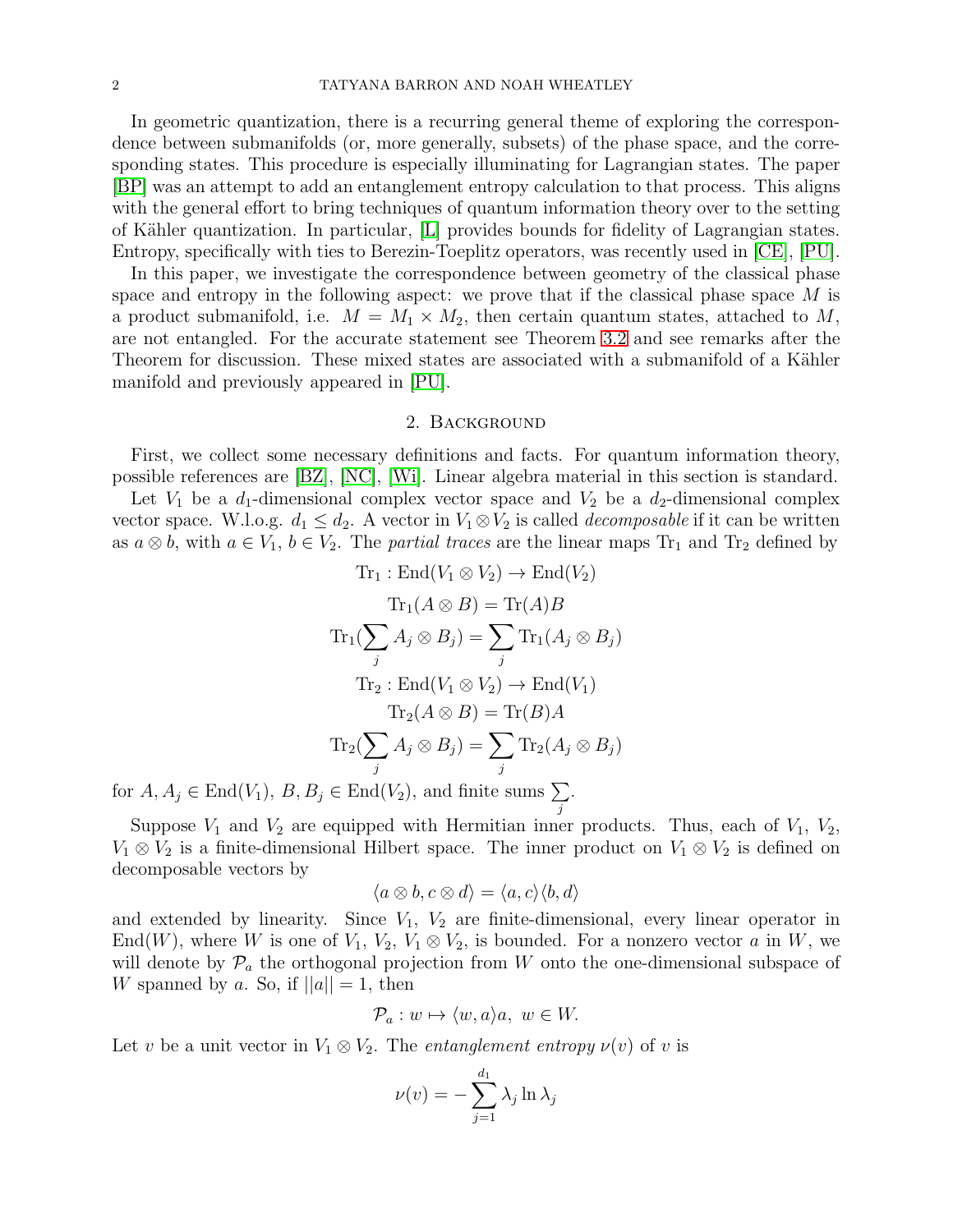where  $\lambda_1, ..., \lambda_{d_1}$  are the eigenvalues of  $Tr_2(\mathcal{P}_v)$ , with the convention  $0 \ln 0 = 0$ .

We can represent v as  $v = \sum_{j=1}^{d_1} \alpha_j e_j \otimes f_j$ , where  $\{e_i\}$  is an orthonormal basis in  $V_1$ ,  $\{f_j\}$ is an orthonormal set in  $V_2$ , and  $0 \leq \alpha_1 \leq ... \leq \alpha_{d_1}$  are real numbers (*Schmidt decomposition* of v, which is conceptually a restatement of singular value decomposition). The numbers  $\alpha_i$ are uniquely determined by v. The choice of  $\{e_i\}$  and  $\{f_i\}$  is not unique. The eigenvalues  $\lambda_1, ..., \lambda_{d_1}$  of  $\text{Tr}_2(\mathcal{P}_v)$  are the numbers  $(\alpha_1)^2, ..., (\alpha_{d_1})^2$ .

The operator  $\mathcal{P}_v$  is Hermitian, positive semidefinite, of trace 1, and so is  $\text{Tr}_2(\mathcal{P}_v)$ . A Hermitian positive semidefinite operator  $A \in End(W)$  of trace 1 is a rank 1 projection (i.e.  $A = \mathcal{P}_v$  for some unit vector  $v \in W$  if and only if  $A^2 = A$ . Suppose  $v_1, v_2$  are unit vectors in  $V_1, V_2$ , respectively, and  $v = v_1 \otimes v_2$ . Then  $\mathcal{P}_v = \mathcal{P}_{v_1} \otimes \mathcal{P}_{v_2}$ . Conversely, if  $A \in \text{End}(V_1)$  and  $B \in \text{End}(V_2)$  are such that  $C = A \otimes B$  is Hermitian, positive semidefinite, of trace 1, and  $C^2 = C$ , then  $C = \mathcal{P}_v$ , where  $v = a \otimes b$ , for some  $a \in V_1$ ,  $b \in V_2$ , such that  $||a|| = ||b|| = 1$ .

The value of  $\nu(v)$  is a real number in the interval  $[0, \ln d_1]$ . It is zero if and only if v is decomposable, also if and only if the eigenvalues of  $\text{Tr}_2(\mathcal{P}_v)$  are 1, 0,..., 0. The value of  $\nu(v)$  is ln  $d_1$  if and only if the eigenvalues of  $\text{Tr}_2(\mathcal{P}_v)$  are all equal:  $\lambda_1 = ... = \lambda_{d_1} = \frac{1}{d_1}$  $\frac{1}{d_1}$ . The number  $\nu(v)$  characterizes "how far" the vector v is from being decomposable. This is not meant with respect to the distance induced by the inner product, or another metric. Rather, it quantifies "how non-decomposable" the vector  $v$  is by characterizing how close the eigenvalues of  $\text{Tr}_2(\mathcal{P}_v)$  are to being equidistributed. They are all equal if and only if the entanglement entropy is maximal.

Now, suppose  $C \in End(V_1 \otimes V_2)$  is Hermitian, positive semidefinite, of trace 1. The entanglement of formation of C is defined as follows [\[BDSW,](#page-9-11) [BZ\]](#page-9-9). If C is a rank 1 projection (i.e.  $C = \mathcal{P}_v$  for some unit vector  $v \in V_1 \otimes V_2$ ), then  $\tilde{\nu}(C) = \nu(v)$ . Otherwise,

$$
\tilde{\nu}(C) = \inf \sum_j p_j \nu(v_j)
$$

where the sum  $\Sigma$ j is finite,  $p_j$  are positive real numbers whose sum is 1, the vectors  $v_j$  are unit vectors in  $V_1 \otimes V_2$  such that

$$
C=\sum_j p_j \mathcal{P}_{v_j}
$$

and the infimum is taken over all such finite sums. Note: if  $C$  is a rank 1 projection, then we also can define  $\tilde{\nu}(C)$  this way, and it will be consistent with the definition given above.

Let's clarify. Suppose  $C \in End(V_1 \otimes V_2)$  is Hermitian, positive semidefinite, of trace 1. The linear operator C is  $\mathcal{P}_v$  for some unit vector  $v \in V_1 \otimes V_2$  if and only if  $C^2 = C$ . Suppose  $C = \mathcal{P}_v$ . Then  $\nu(v) = 0$  if and only if v is decomposable.

Now, suppose  $C \in \text{End}(V_1 \otimes V_2)$  is Hermitian, positive semidefinite, of trace 1, but  $C^2 \neq C$ . In this case, it does not make sense to talk about entanglement entropy, and, instead, we use the entanglement of formation  $\tilde{\nu}(C)$ .

As a trivial observation, every linear operator  $C \in End(V_1 \otimes V_2)$  can be written as a finite linear combination  $C = \sum_j A_j \otimes B_j$ , where  $A_j \in \text{End}(V_1)$  and  $B_j \in \text{End}(V_2)$  for all j.

If  $C = \sum$ j  $p_jA_j \otimes B_j$  (a finite sum), where, for each j,  $p_j > 0$  and  $A_j \in End(V_1)$  and

 $B_i \in \text{End}(V_2)$  are Hermitian, positive semidefinite, of trace 1, then  $\tilde{\nu}(C) = 0$  [\[BZ\]](#page-9-9).

In physics terminology, a unit vector  $v \in V_1 \otimes V_2$ , or the associated projector  $\mathcal{P}_v \in$ End( $V_1 \otimes V_2$ ), represents a *pure* state in the Hilbert space  $V_1 \otimes V_2$ . If v is decomposable, this state is separable (non-entangled). Otherwise, this pure state is entangled.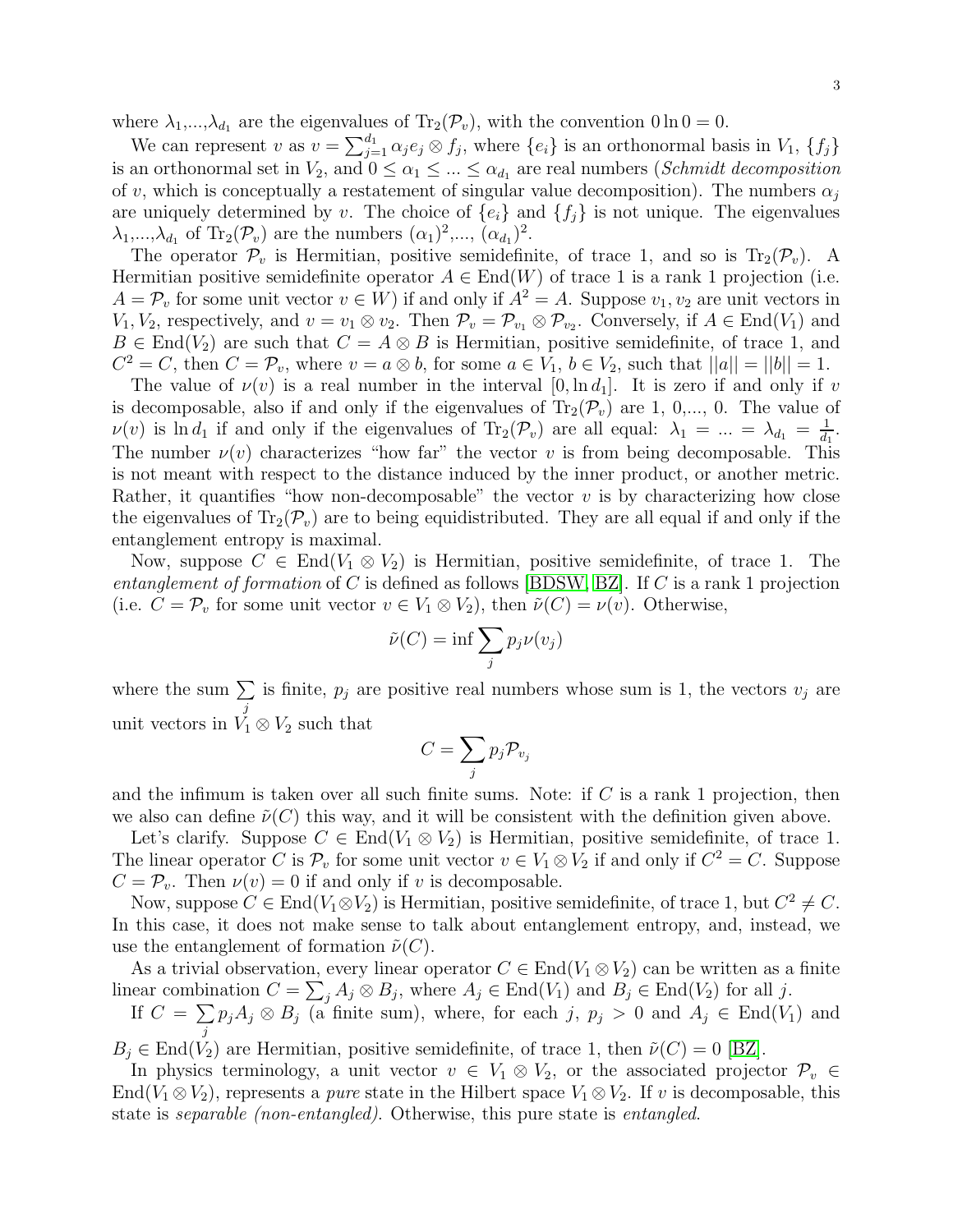A linear operator  $C \in End(V_1 \otimes V_2)$ , which is Hermitian, positive semidefinite, of trace 1, represents a mixed state. This state is separable (non-entangled), if it is a finite linear combination of separable pure states with positive coefficients whose sum is 1 - i.e., such C is separable, if it can be written in the form

$$
C=\sum_j p_j \mathcal{P}_{a_j}\otimes \mathcal{P}_{b_j}
$$

where the sum is finite,  $p_j$  are positive numbers such that  $\sum_j p_j = 1$ , the vectors  $a_j \in V_1$  and  $b_j \in V_2$  for all j. (Note: equivalently, a separable mixed state can be defined as a finite linear combination  $\sum_j p_j A_j \otimes B_j$ , where all  $p_j > 0$  and  $A_j \in \text{End}(V_1)$ ,  $B_j \in \text{End}(V_2)$  are Hermitian, positive semidefinite, of trace 1). ). Otherwise, if the mixed state  $C$  is not separable, it is called entangled.

We finish this section with a couple of remarks.

Remark 2.1. It is easy to provide an example of a state with a nonzero entanglement of formation: e.g.  $\mathcal{P}_v$ , where v is a nondecomposable unit vector is such a mixed state. Other examples of states with nonzero entanglement of formation can be found in [\[Wo\]](#page-9-12), [\[BZ,](#page-9-9) 16.9].

Remark 2.2. From the perspective of applications to the Hilbert spaces that appear in Berezin-Toeplitz quantization, one might try to do the following. Let  $V$  be a finitedimensional Hilbert space. Also pick an inner product on  $V^*$ . Let  $v \in V$  be a vector of norm 1. There is an isomorphism

$$
\iota: \mathrm{End}(V) \to V^* \otimes V.
$$

Calculate the entanglement entropy of the vector  $\iota(\mathcal{P}_v)$ . However, the answer will always be zero, and so an attempt to use entropy this way is not fruitful.

## 3. Setting and main theorem

For  $j = 1, 2$  let  $(L_j, h_j)$  be a holomorphic hermitian line bundle on a compact connected Kähler manifold  $(M_j, \omega_j)$  of complex dimension  $n_j \geq 1$  such that the curvature of the Chern connection on  $L_j$  is  $-i\omega_j$ . W.l.o.g.  $n_1 \leq n_2$ . Denote by  $dV_j$  the measure on  $M_j$  associated to the volume form  $w_j^n$  $\frac{n_j}{n_j!}$  and set  $dV = dV_1 dV_2$ . Let N be a positive integer. Recall that the holomorphic line bundle  $L_1^N \boxtimes L_2^N \to M_1 \times M_2$  is defined by  $L_1^N \boxtimes L_2^N = \pi_1^*(L_1^N) \otimes \pi_2^*(L_2^N)$ , where  $\pi_1 : M_1 \times M_2 \to M_1$  and  $\pi_2 : M_1 \times M_2 \to M_2$  are the projections onto the first and onto the second factor respectively. We have:  $\pi_1^*(L_1^N) \otimes \pi_2^*(L_2^N) \simeq (\pi_1^*L_1)^N \otimes (\pi_2^*L_2)^N$ (because the tensor product commutes with pullbacks).

Denote by  $h_1^{(N)}$  $\binom{N}{1}$ ,  $h_2^{(N)}$  $L_2^{(N)}$ ,  $h^{(N)}$  the hermitian metrics on the line bundles  $L_1^N$ ,  $L_2^N$ ,  $L_1^N \boxtimes L_2^N$ respectively, induced by the hermitian metrics  $h_1$  and  $h_2$ .

To simplify notations, on a specific complex vector space, we will denote by  $\langle ., . \rangle$  the appropriate hermitian inner product (if there is no ambiguity). In particular, if  $z \in M_j$  and  $u, v \in (L_i)_z$ , then

$$
\langle u, v \rangle = h_j(u, v)
$$

and if  $s, \tau \in H^0(M_j, L_j^N)$ , then

$$
\langle s, \tau \rangle = \int_{M_j} h_j^{(N)}(s(z), \tau(z)) dV_j(z).
$$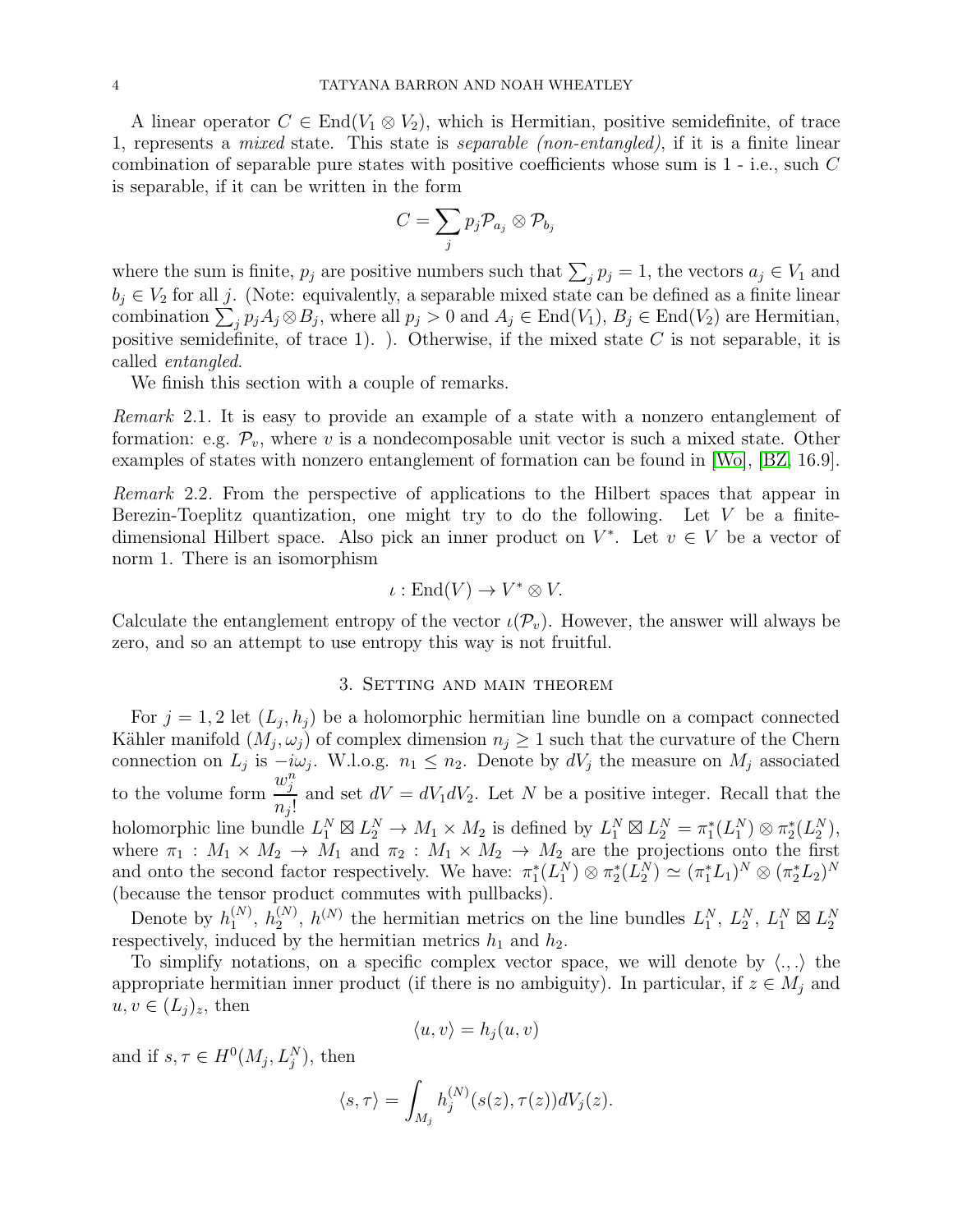The holomorphic line bundles  $L_1$ ,  $L_2$  are ample. For sufficiently large N,

$$
\dim H^0(M_1, L_1^N) = C_1 N^{n_1} + O(N^{n_1 - 1})
$$

and

$$
\dim H^0(M_2, L_2^N) = C_2 N^{n_2} + O(N^{n_2 - 1})
$$

where  $C_j = \int_{M_j}$  $c_1(L_j)$  $\frac{(L_j)}{n_j!}$  for  $j = 1, 2$ .

We will denote

$$
d_N = \dim H^0(M_1 \times M_2, L_1^N \boxtimes L_2^N)
$$

and

$$
d_N^{(j)} = \dim H^0(M_j, L_j^N)
$$

for  $j = 1, 2$ . So, for sufficiently large N, we have  $d_N^{(1)} \leq d_N^{(2)}$ .

**Lemma 3.1.** For sufficiently large N (specifically, N such that  $L_1^N$  and  $L_2^N$  are very ample)

$$
H^0(M_1 \times M_2, L_1^N \boxtimes L_2^N) \cong H^0(M_1, L_1^N) \otimes H^0(M_2, L_2^N)
$$

(isomorphism of Hilbert spaces).

Proof. The obvious C-linear map

$$
H^0(M_1, L_1^N) \otimes H^0(M_2, L_2^N) \to H^0(M_1 \times M_2, L_1^N \boxtimes L_2^N)
$$

defined on decomposable elements by

$$
s_1\otimes s_2\mapsto \pi_1^*s_1\otimes \pi_2^*s_2
$$

preserves the inner product. To show that for sufficiently large N this map is surjective, we verify that these two complex vector spaces have the same dimension:

$$
\dim H^0(M_1 \times M_2, L_1^N \boxtimes L_2^N) = \int_{M_1 \times M_2} T d(M_1 \times M_2) ch(L_1^N \boxtimes L_2^N) =
$$
  

$$
\int_{M_1} \pi_1^* T d(M_1) \ \pi_1^* ch(L_1^N) \int_{M_2} \pi_2^* T d(M_2) \ \pi_2^* ch(L_2^N) = \dim H^0(M_1, L_1^N) \ \dim H^0(M_2, L_2^N) =
$$
  

$$
\dim(H^0(M_1, L_1^N) \otimes H^0(M_2, L_2^N)).
$$

 $\Box$ 

For each  $j \in \{1,2\}$ , choose and fix a point  $p_j \in M_j$  and a unit vector  $\xi_j \in (L_j)_{p_j}$ . Let  $N \in \mathbb{N}$ . The map

$$
s \mapsto h_j^{(N)}(s(p_j), \xi_j^{\otimes N})
$$

is a continuous linear functional on  $H^0(M_j, L_j^N)$  (linearity follows from the linearity of the inner product, and this functional is bounded, because, if  ${e_k^{(j)}}$  ${k \choose k}$  is a basis in  $H^0(M_j, L_j^N)$ , then

$$
s = \sum_{k=1}^{d_N^{(j)}} c_k e_k^{(j)}
$$

for some  $c_k \in \mathbb{C}$  and

$$
|h_j^{(N)}(s(p_j), \xi_j^{\otimes N})|^2 = |h_j^{(N)}(\sum_k c_k e_k^{(j)}(p_j), \xi_j^{\otimes N})|^2 = |\sum_k c_k h_j^{(N)}(e_k^{(j)}(p_j), \xi_j^{\otimes N})|^2
$$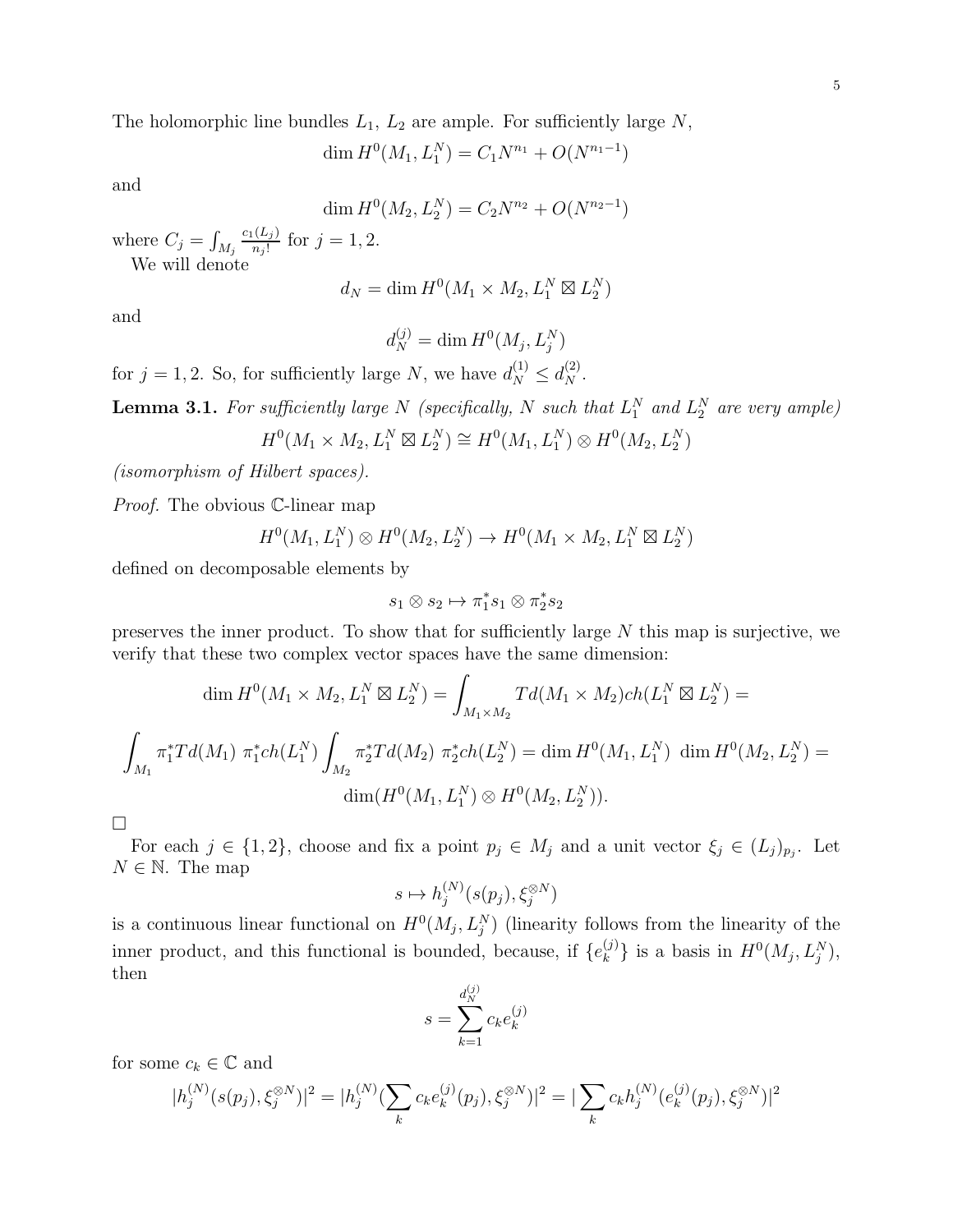which, by the Cauchy-Schwarz inequality, does not exceed  $C||s||^2$ , where

$$
||s|| = \sqrt{\sum_{k} |c_k|^2}
$$

and

<span id="page-5-3"></span>
$$
C = \sqrt{\sum_{k} |h_j^{(N)}(e_k^{(j)}(p_j), \xi_j^{\otimes N})|^2} ).
$$

Therefore, there is a unique element of  $H^0(M_j, L_j^N)$ , which we will denote by  $\Theta_{p_j, \xi_j}^{(N)}$ , with the property

(1) 
$$
\langle s, \Theta_{p_j, \xi_j}^{(N)} \rangle = h_j^{(N)}(s(p_j), \xi_j^{\otimes N})
$$

for each  $s \in H^0(M_j, L_j^N)$ . We observe: for  $\lambda \in \mathbb{C}$  such that  $|\lambda| = 1$ 

(2) 
$$
\Theta_{p_j,\lambda\xi_j}^{(N)} = \lambda^N \Theta_{p_j,\xi_j}^{(N)}.
$$

Let  $p = (p_1, p_2) \in M_1 \times M_2$ . Let  $\xi_1 \in (\pi_1^* L_1)_p$ ,  $\xi_2 \in (\pi_2^* L_2)_p$  be vectors of norm 1, and  $\xi = \xi_1 \otimes \xi_2$ . As above, the continuous linear functional on  $H^{0}(M_1 \times M_2, L_1^N \boxtimes L_2^N)$  defined by

<span id="page-5-2"></span><span id="page-5-1"></span>
$$
s\mapsto h^{(N)}(s,\xi_1^{\otimes N}\otimes \xi_2^{\otimes N})
$$

determines the unique element  $\Theta_{p;\xi}^{(N)}$  of  $H^0(M_1 \times M_2, L_1^N \boxtimes L_2^N)$  with the property

(3) 
$$
\langle s, \Theta_{p;\xi}^{(N)} \rangle = h^{(N)}(s(p), \xi_1^{\otimes N} \otimes \xi_2^{\otimes N})
$$

for all  $s \in H^0(M_1 \times M_2, L_1^N \boxtimes L_2^N)$ .

Let  $\Lambda$  be a connected smooth submanifold of  $M_1\times M_2.$  For each  $N\in\mathbb{N}$  let

$$
\mathcal{R}_N: H^0(M_1 \times M_2, L_1^N \boxtimes L_2^N) \to L^2(\Lambda, (L_1^N \boxtimes L_2^N)\Big|_{\Lambda})
$$

$$
s \mapsto s\Big|_{\Lambda}
$$

be the restriction operator. Denote by  $V_N$  the image of  $H^0(M_1 \times M_2, L_1^N \boxtimes L_2^N)$  under  $\mathcal{R}_N$ . Let  $P_N^*$  be the Hilbert space adjoint of the operator

$$
P_N: H^0(M_1 \times M_2, L_1^N \boxtimes L_2^N) \to V_N
$$
  

$$
s \mapsto \mathcal{R}_N(s).
$$

Let

$$
\rho_N := \frac{1}{\text{tr}(P_N^* P_N)} P_N^* P_N \in \text{End}(H^0(M_1 \times M_2, L_1^N \boxtimes L_2^N)).
$$

Now that we fixed all notations, we can state the main theorem.

<span id="page-5-0"></span>**Theorem 3.2.** (i) Suppose  $\Lambda$  is a point  $\{p\}$ ,  $p = (p_1, p_2) \in M_1 \times M_2$ . For  $j = 1, 2$ , let  $\xi_j$ be a vector in  $(\pi_j^* L_j)_p$  of norm 1. Then  $\rho_N$  is the (rank 1) orthogonal projection onto the linear subspace spanned by  $\Theta_{n;\varepsilon}^{(N)}$  $p_{p;\xi}^{(N)}$ . For sufficiently large N, the entanglement entropy of the pure state  $\rho_N$  is equal to zero.

(ii) Suppose  $\Lambda = \Lambda_1 \times \Lambda_2$  is a connected smooth submanifold of  $M_1 \times M_2$  such that  $\Lambda_1$  is a submanifold of  $M_1$ ,  $\Lambda_2$  is a submanifold of  $M_2$ , and  $\dim(\Lambda) > 0$ .

Then for sufficiently large N

$$
\tilde{\nu}(\rho_N)=0.
$$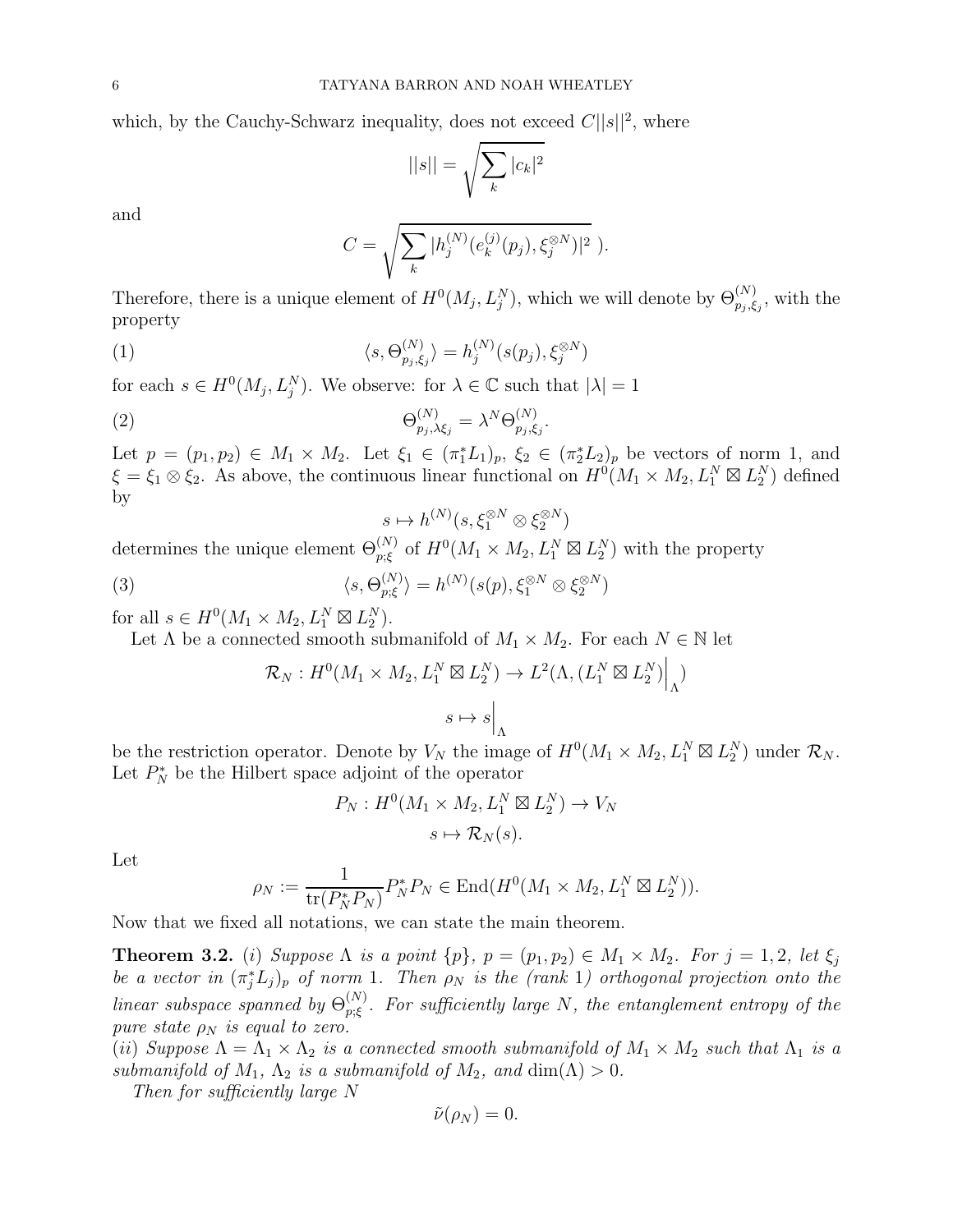*Remark* 3.3. Because of  $(2)$ , the statement  $(i)$  in the Theorem does not depend on the choice of  $\xi_1$  and  $\xi_2$  (meaning that the one-dimensional subspace is the same, regardless of the choice of  $\xi_1, \xi_2$ ).

*Proof.* To prove  $(i)$ , we observe that the operator

$$
P_N^*: \mathbb{C} \cong (L_1^N \boxtimes L_2^N)\Big|_p \to H^0(M_1 \times M_2, L_1^N \boxtimes L_2^N)
$$

is the linear operator defined by

(4) 
$$
P_N^* : \xi_1^{\otimes N} \otimes \xi_2^{\otimes N} \mapsto \Theta_{p;\xi}^{(N)}.
$$

Indeed,  $P_N^*$  is the unique bounded linear operator  $(L_1^N \boxtimes L_2^N) \Big|_p \to H^0(M_1 \times M_2, L_1^N \boxtimes L_2^N)$ determined by the equality

<span id="page-6-1"></span>
$$
\langle P_Ns,v\rangle=\langle s,P_N^*v\rangle
$$

for all  $v \in (L_1^N \boxtimes L_2^N)_p$  and all  $s \in H^0(M_1 \times M_2, L_1^N \boxtimes L_2^N)$ . Since  $P_N s = s(p)$ , this equality becomes

(5) 
$$
h^{(N)}(s(p), v) = \int_{M_1 \times M_2} h^{(N)}(s(z), P_N^*(v)(z)) dV(z).
$$

Since  $v = \lambda \xi_1^{\otimes N} \otimes \xi_2^{\otimes N}$  for some  $\lambda \in \mathbb{C}$ , it follows that [\(5\)](#page-6-0) is equivalent to

<span id="page-6-0"></span>
$$
h^{(N)}(s(p), \xi_1^{\otimes N} \otimes \xi_2^{\otimes N}) = \int_{M_1 \times M_2} h^{(N)}(s(z), P_N^*(\xi_1^{\otimes N} \otimes \xi_2^{\otimes N})(z)) dV(z)
$$

for all  $s \in H^0(M_1 \times M_2, L_1^N \boxtimes L_2^N)$ . But, with [\(4\)](#page-6-1), this is true by [\(3\)](#page-5-2).

We conclude that the operator  $P_N^*P_N$  maps  $H^0(M_1 \times M_2, L_1^N \boxtimes L_2^N)$  onto the 1-dimensional linear subspace spanned by  $\Theta_{p;\xi}^{(N)}$ . Choose an orthonormal basis in  $H^0(M_1 \times M_2, L_1^N \boxtimes L_2^N)$ such that the first basis vector is  $e_1 = \frac{1}{\ln 2}$  $\frac{1}{||\Theta_{p;\xi}^{(N)}||}\Theta_{p;\xi}^{(N)}$  $_{p;\xi}^{(N)}$ . Applying [\(3\)](#page-5-2), we get that all basis vectors, except for the first one, are in the kernel of  $P_N$ . Therefore, with respect to this basis, the operator  $\frac{1}{tr(P_N^* P_N)} P_N^* P_N$  is the orthogonal projection onto the one-dimensional subspace spanned by  $e_1$ . Hence,  $\rho_N$  is a pure state. Moreover,  $e_1$  is a decomposable vector, because

$$
\Theta_{p;\xi}^{(N)} = \pi_1^* \Theta_{p_1; d\pi_1(\xi_1)}^{(N)} \otimes \pi_2^* \Theta_{p_2; d\pi_2(\xi_2)}^{(N)}.
$$

It follows that the entanglement entropy of  $\rho_N$  is zero.

Proof of  $(ii)$ . We have three cases:

- $\Lambda_1$  is a point and  $\dim(\Lambda_2) > 0$ ,
- $\dim(\Lambda_1) > 0$  and  $\Lambda_2$  is a point,

 $\dim(\Lambda_1) > 0$  and  $\dim(\Lambda_2) > 0$ .

Suppose  $\Lambda_1 = \{p\}$ , where  $p \in M_1$ , and  $\dim(\Lambda_2) > 0$ . Choose and fix a unit vector  $\xi \in (L_1)_p$ . Noting [\(1\)](#page-5-3), choose an orthonormal basis  $e_1, ..., e_{d_N^{(1)}}$  in  $H^0(M_1, L_1^N)$  such that

$$
e_1 = \frac{1}{||\Theta_{p,\xi}^{(N)}||} \Theta_{p,\xi}^{(N)}
$$

and  $e_j(p) = 0$  for  $j \ge 2$ . Choose an orthonormal basis  $f_1, ..., f_{d_N^{(2)}}$  in  $H^0(M_2, L_2^N)$ . The vectors  $e_i \otimes f_j$  form an orthonormal basis in  $H^0(M_1, L_1^N) \otimes H^0(M_2, L_2^N)$  (we choose the following ordering:  $e_1 \otimes f_1, e_1 \otimes f_2,...,e_1 \otimes f_{d_N^{(2)}}, e_2 \otimes f_1, e_2 \otimes f_2,...,e_2 \otimes f_{d_N^{(2)}},..., e_{d_N^{(1)}} \otimes f_1,$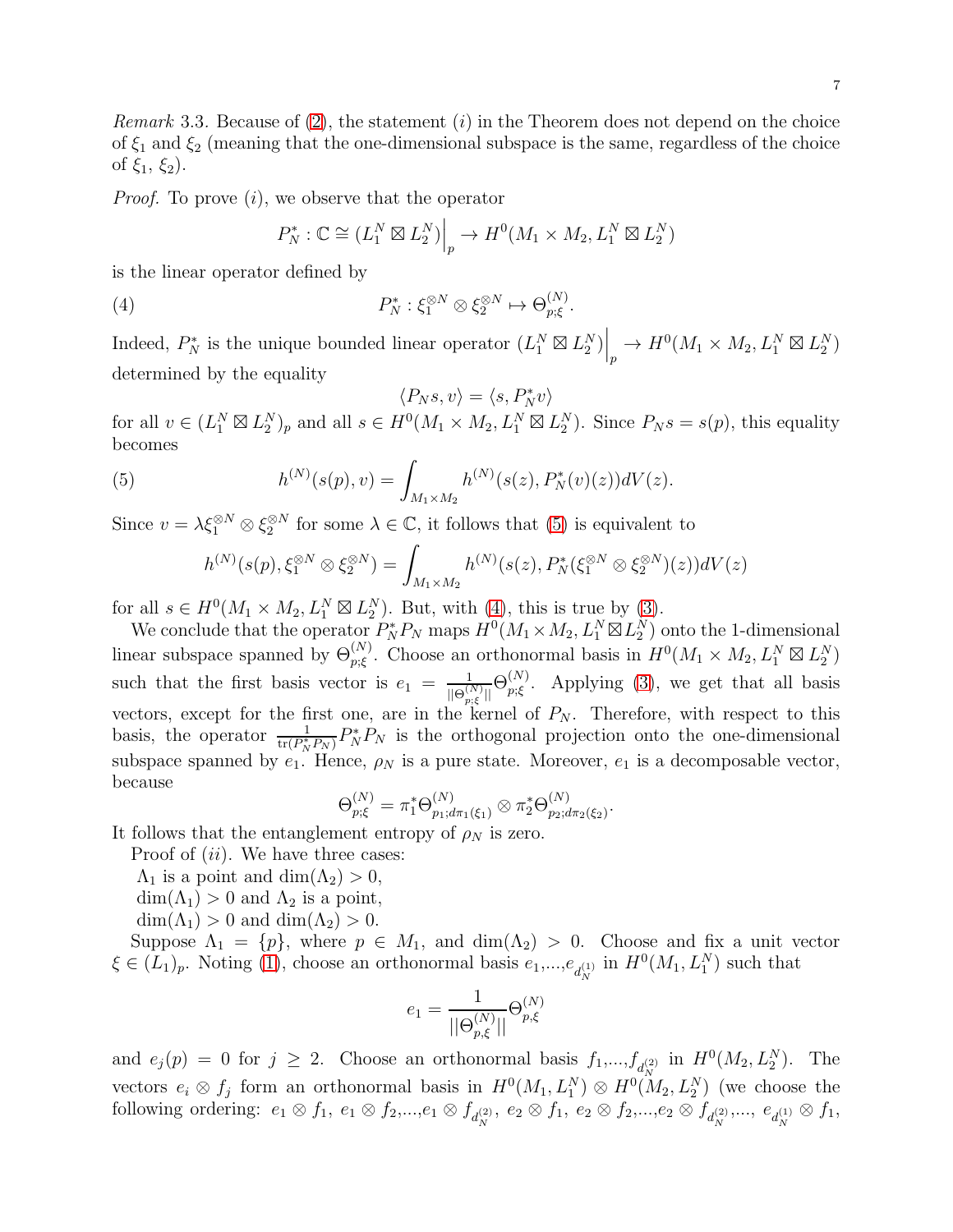$e_{d_N^{(1)}} \otimes f_2, \dots, e_{d_N^{(1)}} \otimes f_{d_N^{(2)}}$ . We would like to find the matrix of  $\rho_N$  in this basis. Because of [\(1\)](#page-5-3),  $e_i(p) = 0$  for  $i \geq 2$ . Hence, for  $i \geq 2$ ,  $P_N(e_i \otimes f_j) = 0$ , and  $\rho_N(e_i \otimes f_j) = 0$ . It remains to determine  $\rho_N(e_1 \otimes f_j)$  for each basis vector  $f_j$ . Denote by  $d\mu_2$  the measure induced on  $\Lambda_2$ by the metric on  $M_2$ . The operator  $P_N^*$  is the unique bounded linear operator

$$
V_N \to H^0(M_1 \times M_2, L_1^N \boxtimes L_2^N) \cong H^0(M_1, L_1^N) \otimes H^0(M_2, L_2^N)
$$

with the property

$$
\langle P_N(e_i \otimes f_j), \xi^{\otimes N} \otimes f_r |_{\Lambda_2} \rangle = \langle e_i \otimes f_j, P_N^*(\xi^{\otimes N} \otimes f_r |_{\Lambda_2}) \rangle
$$

for all  $i, j, r$ . Since  $P_N(e_i \otimes f_j) = e_i(p) \otimes f_j \Big|_{\Lambda_2}$ , this equality becomes

$$
\int_{\Lambda_2} h_2^{(N)}(f_j|_{\Lambda_2}(z), f_r|_{\Lambda_2}(z)) d\mu_2 \ h_1^{(N)}(e_i(p), \xi^{\otimes N}) =
$$
  

$$
\int_{M_1 \times M_2} h^{(N)}(e_i(z) \otimes f_j(w), (P_N^*(\xi^{\otimes N} \otimes f_r|_{\Lambda_2})) (z, w)) dV_1(z) dV_2(w).
$$

Therefore

$$
P_N^*(\xi^{\otimes N} \otimes f_r \Big|_{\Lambda_2}) = \sum_j \beta_j^{(r)} e_1 \otimes f_j,
$$

where

$$
\overline{\beta_j^{(r)}} = h_1^{(N)}(e_1(p), \xi^{\otimes N}) \int_{\Lambda_2} h_2^{(N)}(f_j \Big|_{\Lambda_2}(z), f_r \Big|_{\Lambda_2}(z)) d\mu_2.
$$

Then, since  $P_N(e_1) = e_1(p) = c\xi^{\otimes N}$  for some  $c \in \mathbb{C}$ , we get:

$$
P_N^* P_N(e_1 \otimes f_r) = \sum_j b_j^{(r)} e_1 \otimes f_j,
$$

where

$$
\overline{b_j^{(r)}} = h_1^{(N)}(e_1(p), e_1(p)) \int_{\Lambda_2} h_2^{(N)}(f_j|_{\Lambda_2}(z), f_r|_{\Lambda_2}(z)) d\mu_2.
$$

Denote by  $B_N$  the  $d_N^{(2)} \times d_N^{(2)}$  matrix whose jr-th entry is  $b_j^{(r)}$  $j^{(r)}$ . The orthogonal projector  $\mathcal{P}_{e_1} \in \text{End}(H^0(M_1, L_1^N))$ , in the basis  $\{e_i\}$ , has the matrix which we will denote by  $E_{11}^{(N)}$ , that has 1 in the  $(1, 1)$ -th entry and zeros in all other entries.

The operator  $P_N^*P_N$  acts on decomposable vectors by

$$
a\otimes b\mapsto E_{11}^{(N)}a\otimes B_Nb
$$

for  $a \in H^0(M_1, L_1^N)$ ,  $b \in H^0(M_2, L_2^N)$ . The matrix of  $P_N^* P_N$  with respect to the chosen basis is  $E_{11}^{(N)} \otimes B_N$  and

$$
\operatorname{tr}(P_N^*P_N)=\operatorname{tr}B_N.
$$

The operator  $\rho_N$  acts on decomposable vectors by

$$
a\otimes b\mapsto E_{11}^{(N)}a\otimes\frac{1}{\mathrm{tr} B_N}B_Nb
$$

for  $a \in H^0(M_1, L_1^N)$ ,  $b \in H^0(M_2, L_2^N)$ . Each of the matrices  $E_{11}^{(N)}$ ,  $\frac{1}{\text{tr }B}$  $\frac{1}{\text{tr}B_N}B_N$  is a positive semidefinite Hermitian matrix of trace 1. Therefore the entanglement of formation of  $\rho_N$  is zero. This finishes the proof of the first case. The second case is proved similarly.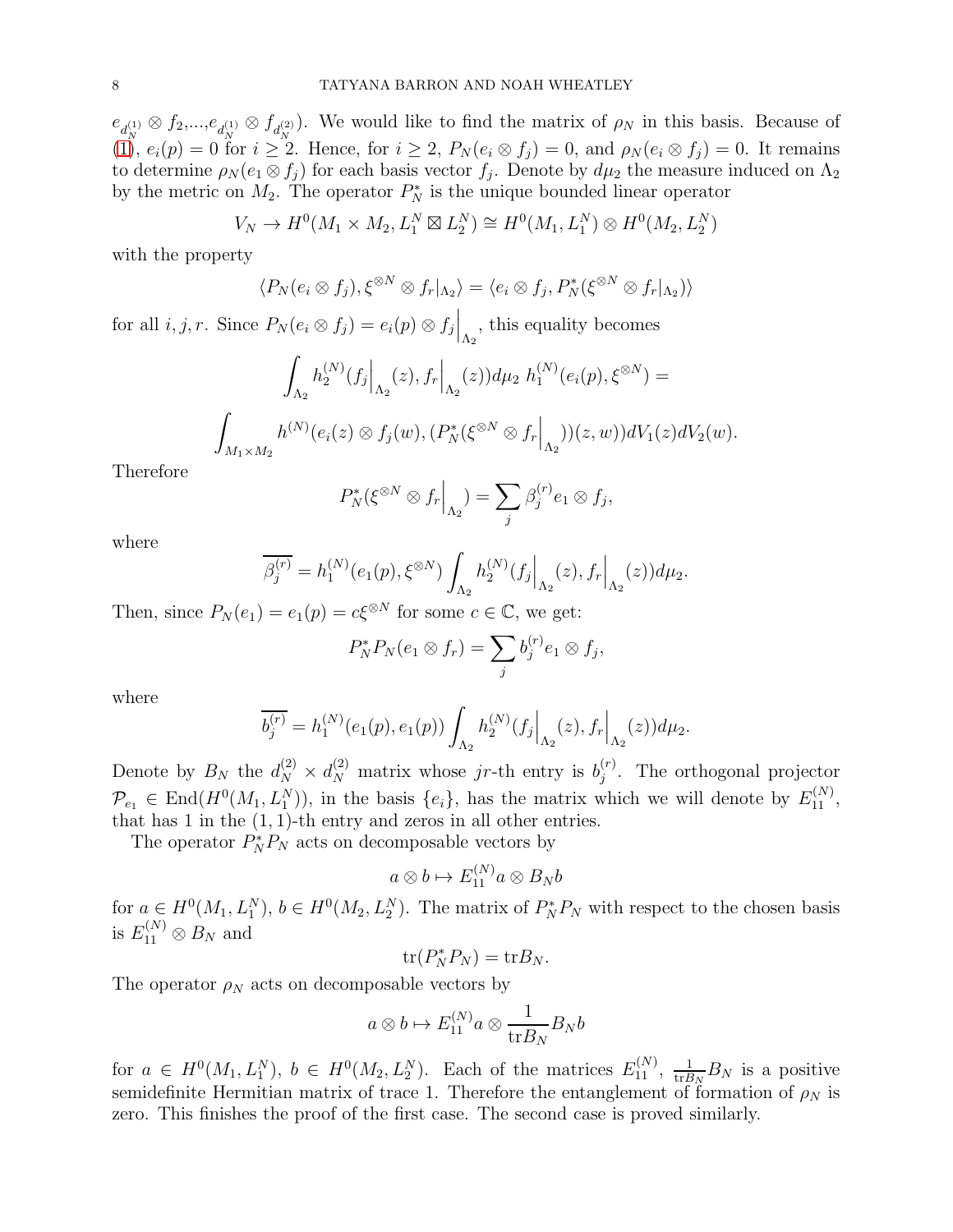The remaining case is  $\dim(\Lambda_1) > 0$  and  $\dim(\Lambda_2) > 0$ . Choose an orthonormal basis  $e_1,...,e_{d_N^{(1)}}$  in  $H^0(M_1, L_1^N)$  and an orthonormal basis  $f_1,...,f_{d_N^{(2)}}$  in  $H^0(M_2, L_2^N)$ . Then the vectors  $e_i \otimes f_j$  form an orthonormal basis in  $H^0(M_1, L_1^N) \otimes H^0(M_2, L_2^N)$  (we use the following ordering:  $e_1 \otimes f_1, e_1 \otimes f_2, ..., e_1 \otimes f_{d_N^{(2)}}, e_2 \otimes f_1, e_2 \otimes f_2, ..., e_2 \otimes f_{d_N^{(2)}}, ..., e_{d_N^{(1)}} \otimes f_1, e_{d_N^{(1)}} \otimes f_2, ..., e_{d_N^{(1)}} \otimes f_2, ..., e_{d_N^{(2)}}$  $f_{d_N^{(2)}}$ ). We would like to find the matrix of  $\rho_N$  in this basis. For  $j = 1, 2$  denote by  $d\mu_j$  the measure induced on  $\Lambda_j$  by the metric on  $M_j$ . The operator  $P_N^*$  is the unique bounded linear operator

$$
V_N \to H^0(M_1 \times M_2, L_1^N \boxtimes L_2^N) \simeq H^0(M_1, L_1^N) \otimes H^0(M_2, L_2^N)
$$

with the property

$$
\langle P_N(e_i \otimes f_j), e_l |_{\Lambda_1} \otimes f_r |_{\Lambda_2} \rangle = \langle e_i \otimes f_j, P_N^*(e_l |_{\Lambda_1} \otimes f_r |_{\Lambda_2}) \rangle
$$

for all  $i, j, l, r$ . Since  $P_N(e_i \otimes f_j) = e_i \Big|_{\Lambda_1} \otimes f_j \Big|_{\Lambda_2}$ , this equality becomes

$$
\int_{\Lambda_1} h_1^{(N)}(e_i \Big|_{\Lambda_1}(z), e_l \Big|_{\Lambda_1}(z) d\mu_1 \int_{\Lambda_2} h_2^{(N)}(f_j \Big|_{\Lambda_2}(z), f_r \Big|_{\Lambda_2}(z) d\mu_2 =
$$
  

$$
\int_{M_1 \times M_2} h^{(N)}(e_i(z) \otimes f_j(w), (P_N^*(e_l \Big|_{\Lambda_1} \otimes f_r \Big|_{\Lambda_2}))(z, w)) dV_1(z) dV_2(w).
$$

Hence

$$
P_N^* P_N(e_l \otimes f_r) = \sum_{i,j} a_i^{(l)} b_j^{(r)} e_i \otimes f_j,
$$

where

$$
\overline{a_i^{(l)}} = \int_{\Lambda_1} h_1^{(N)}(e_i \Big|_{\Lambda_1}(z), e_l \Big|_{\Lambda_1}(z)) d\mu_1,
$$
  

$$
\overline{b_j^{(r)}} = \int_{\Lambda_2} h_2^{(N)}(f_j \Big|_{\Lambda_2}(z), f_r \Big|_{\Lambda_2}(z)) d\mu_2.
$$

Denote by  $A_N$  the  $d_N^{(1)} \times d_N^{(1)}$  matrix whose *ij*-th entry is  $a_i^{(j)}$  $i_j^{(j)}$  and denote by  $B_N$  the  $d_N^{(2)} \times d_N^{(2)}$ N matrix whose  $ij$ -th entry is  $b_i^{(j)}$ <sup>(*j*)</sup>. The operator  $P_N^*P_N$  acts on decomposable vectors by

$$
a\otimes b\mapsto A_Na\otimes B_Nb
$$

for  $a \in H^0(M_1, L_1^N)$ ,  $b \in H^0(M_2, L_2^N)$ . The matrix of  $P_N^* P_N$  with respect to the chosen basis is  $A_N \otimes B_N$  and

$$
\operatorname{tr}(P_N^*P_N)=(\operatorname{tr} A_N)(\operatorname{tr} B_N).
$$

The operator  $\rho_N$  acts on decomposable vectors by

$$
a \otimes b \mapsto \frac{1}{\text{tr}A_N} A_N \ a \otimes \frac{1}{\text{tr}B_N} B_N \ b
$$

for  $a \in H^0(M_1, L_1^N)$ ,  $b \in H^0(M_2, L_2^N)$ . Each of the matrices  $\frac{1}{\text{tr}A_N}A_N$ ,  $\frac{1}{\text{tr}B_N}$  $\frac{1}{\text{tr}B_N}B_N$  is a positive semidefinite Hermitian matrix of trace 1. Therefore the entanglement of formation of  $\rho_N$  is zero. This finishes the proof.  $\square$ 

Theorem [3.2](#page-5-0) asserts that if  $\Lambda$  is a product submanifold of  $M_1 \times M_2$ , then, for sufficiently large N, the entanglement of formation of the associated state  $\rho_N$  is zero. The reason for this, as shown in the proof, is that  $\rho_N$  is separable for sufficiently large N (i.e. if  $\Lambda$  is a product submanifold, then for some  $N_0$ , the states  $\rho_N$  are product states for all  $N > N_0$ ). One could ask whether zero entanglement measure characterizes product submanifolds, or what would characterize product submanifolds. It is not clear how to formulate an "if and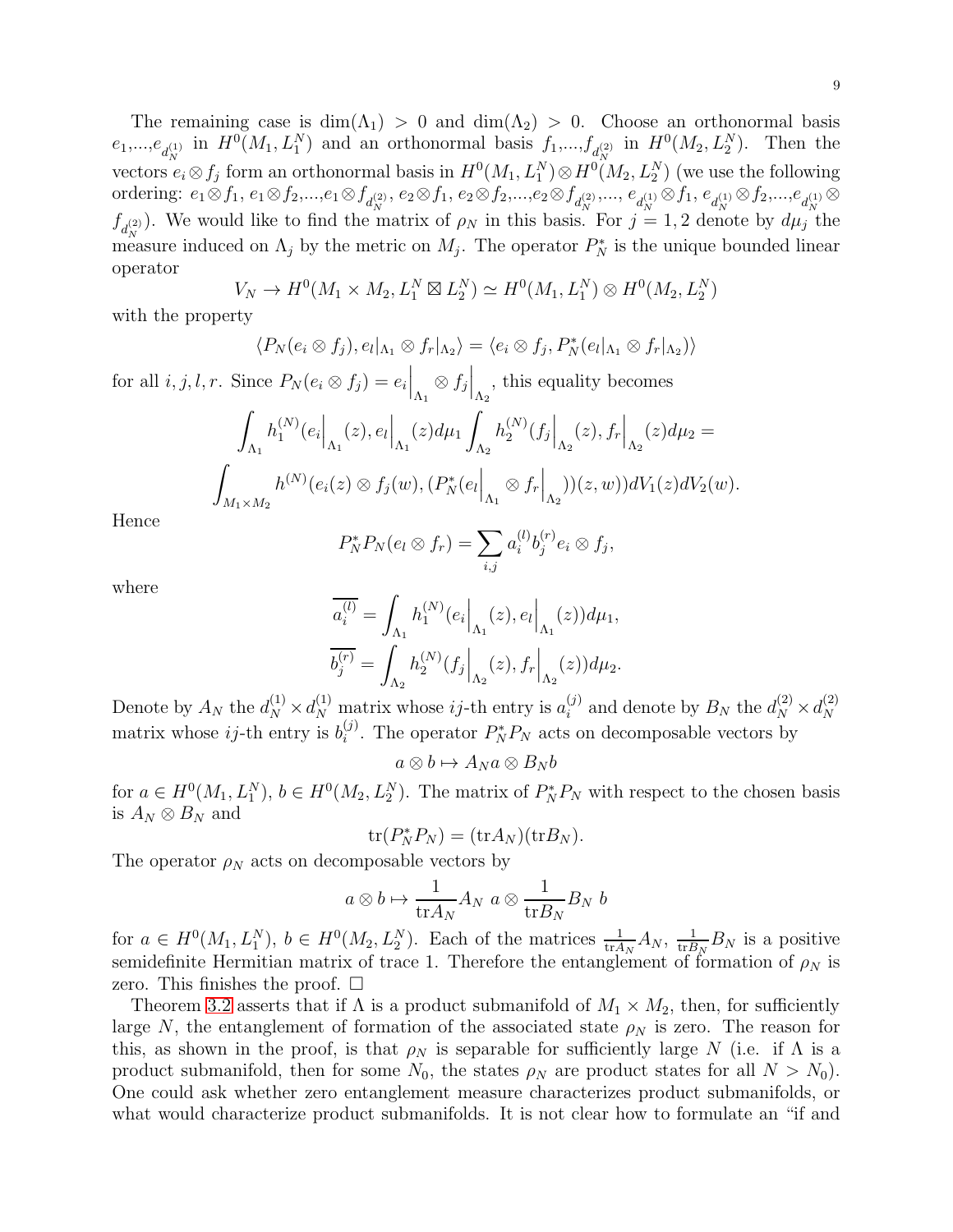and only if version" of Theorem [3.2.](#page-5-0) Indeed, let us consider the following example. Let  $\Lambda$ be  $(M_1 \times M_2) - \{(p_1, p_2)\}\$ , where  $p_1 \in M_1$  and  $p_2 \in M_2$ . This submanifold  $\Lambda$  is not of the form  $\Lambda_1 \times \Lambda_2$  with  $\Lambda_1 \subset M_1$  and  $\Lambda_2 \subset M_2$ . However, for sufficiently large N,  $\tilde{\nu}(\rho_N) = 0$ , by an argument similar to the one used in the proof of the theorem. Let us explain why. The operator  $P_N^*$  is the unique bounded linear operator

$$
V_N \to H^0(M_1 \times M_2, L_1^N \boxtimes L_2^N)
$$

with the property

$$
\langle P_N(s), \tau \Big|_{\Lambda} \rangle = \langle s, P_N^*(\tau \Big|_{\Lambda}) \rangle
$$

for all  $s, \tau \in H^0(M_1 \times M_2, L_1^N \boxtimes L_2^N)$ . Since  $P_N(s) = s \Big|_{\Lambda}$ , this equality becomes

$$
\int_{\Lambda} h^{(N)}(s(z, w), \tau(z, w)) dV(z, w) = \int_{M_1 \times M_2} h^{(N)}(s(z, w), (P_N^*(\tau \Big|_{\Lambda}))(z, w)) dV_1(z) dV_2(w).
$$

Since  $\Lambda$  is  $M_1 \times M_2$  with one point removed, in the left-hand side  $\int_{\Lambda} = \int_{M_1 \times M_2}$ . We conclude that  $P_N^*P_N$  is the identity operator and

$$
\rho_N = \frac{1}{d_N^{(1)}} I_1 \otimes \frac{1}{d_N^{(2)}} I_2,
$$

where  $I_j$  is the identity operator on  $H^0(M_j, L_j^N)$  for  $j = 1, 2$ . Therefore  $\rho_N$  is separable and hence  $\tilde{\nu}(\rho_N) = 0$ .

#### **REFERENCES**

- <span id="page-9-0"></span>[BP] T. Barron, T. Pollock. Kähler quantization and entanglement. Rep. Math. Phys. vol. 80, issue 2 (2017), 217-231.
- <span id="page-9-9"></span>[BZ] I. Bengtsson, K. Zyczkowski. Geometry of quantum states : an introduction to quantum entanglement. Cambridge University Press, 2017.
- <span id="page-9-11"></span>[BDSW] C. Bennett, D. DiVincenzo, J. Smolin, W. Wootters. Mixed state entanglement and quantum error correction. Phys. Rev. A 54 (1996), 3824. https://arxiv.org/abs/quant-ph/9604024
- <span id="page-9-2"></span>[CL] E. Carlen, E. Lieb. Bounds for entanglement via an extension of strong subadditivity of entropy. Lett. Math. Phys. 101 (2012), no. 1, 1-11.
- <span id="page-9-3"></span>[CLR] E. Carlen, E. Lieb, R. Reuvers. Entropy and entanglement bounds for reduced density matrices of fermionic states. Commun. Math. Phys. 344 (2016), no. 3, 655-671.
- <span id="page-9-7"></span>[CE] L. Charles, B. Estienne. Entanglement entropy and Berezin-Toeplitz operators. Commun. Math. Phys. 376 (2020), no. 1, 521-554.
- <span id="page-9-6"></span>[L] Y. Le Floch. Bounds for fidelity of semiclassical Lagrangian states in Kähler quantization. J. Math. Phys. 59 (2018), 082103.
- <span id="page-9-1"></span>[NC] M. Nielsen, I. Chuang. Quantum computation and quantum information. Cambridge University Press, Cambridge, 2000.
- <span id="page-9-4"></span>[OSS] M. Oszmaniec, P. Suwara, A. Sawicki. Geometry and topology of CC and CQ states. J. Math. Phys. 55 (2014), no. 6, 062204, 20 pp.
- <span id="page-9-8"></span>[PU] S. Pérez-Esteva, A. Uribe. Szegö limit theorems for singular Berezin-Toeplitz operators. J. Funct. Anal. 278 (2020), no. 1, 108301, 45 pp.
- <span id="page-9-5"></span>[SHK] A. Sawicki, A. Huckleberry, M. Kus. Symplectic geometry of entanglement. Commun. Math. Phys. 305 (2011), no. 2, 441-468.
- <span id="page-9-10"></span>[Wi] E. Witten A mini-introduction to information theory. Rivista Nuovo Cimento 43 (2020), no. 4, 187-227. https://arxiv.org/abs/1805.11965
- <span id="page-9-12"></span>[Wo] W. Wootters. Entanglement of formation of an arbitrary state of two qubits. Phys. Rev. Lett. 80 (1998), 2245, issue 10. https://arxiv.org/abs/quant-ph/9709029